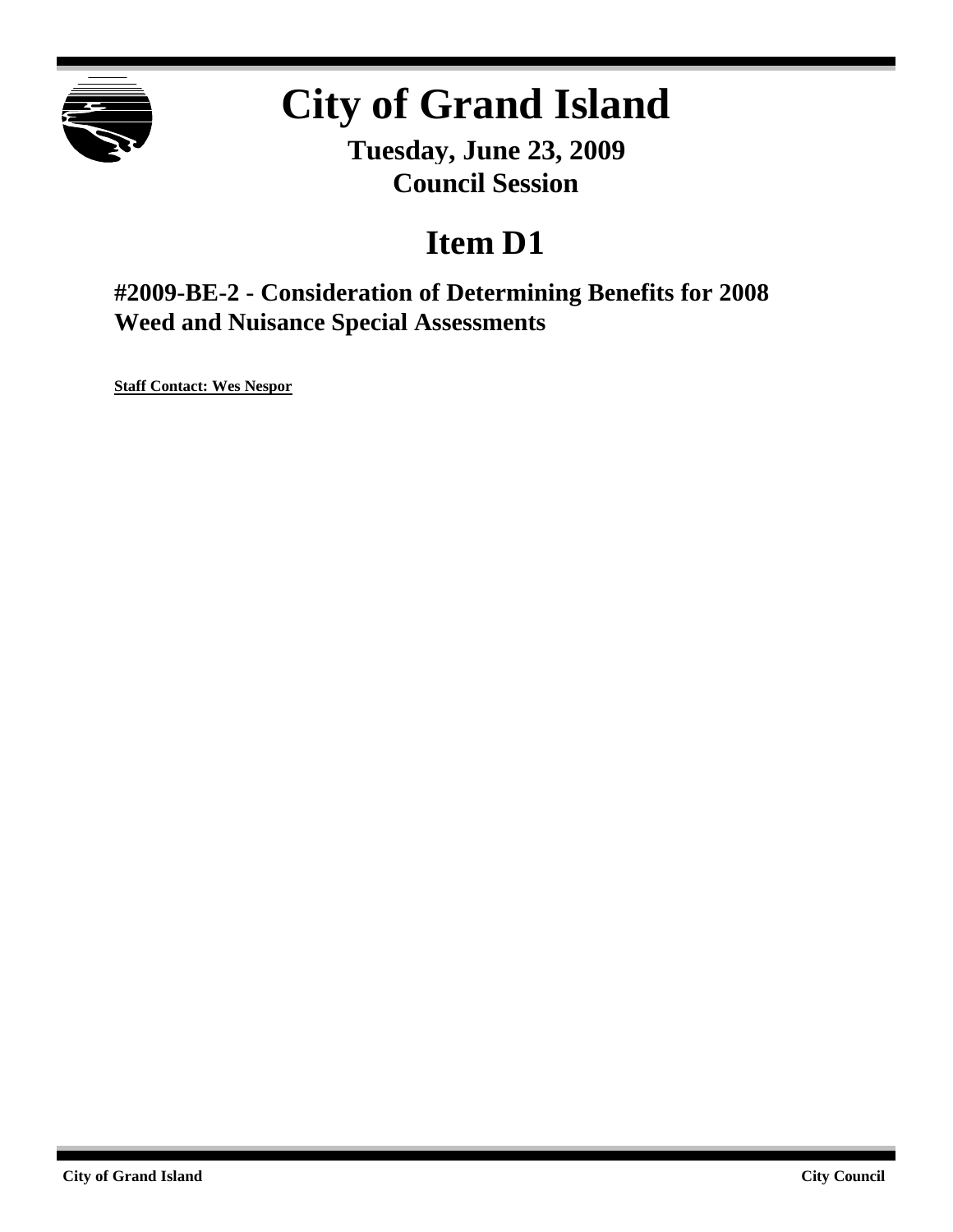## **Council Agenda Memo**

| <b>From:</b>    | Wesley D. Nespor, Attorney                               |  |
|-----------------|----------------------------------------------------------|--|
| <b>Meeting:</b> | June 23, 2008                                            |  |
| Subject:        | Determination of Benefits<br>2008 Weed Abatement Program |  |
| Item $\#$ 's:   | $D-1 & 0 \\ E-1$                                         |  |
| $Presenter(s):$ | Wesley D. Nespor, Attorney                               |  |

#### **Background**

The Grand Island City Code contains a procedure for abating nuisances on properties such as excessive growths of weeds or litter. The City Code provides for owners to receive a notice to cut their weeds and grasses and if the owners do not comply with such notice, the City is authorized to do the work and bill the property owner. If the owner fails to pay the bill, the City is authorized by Section 17-38 of the City Code to levy an assessment on the property for the amount of the mowing expenses. The City also removed rotted foodstuffs from a garage pursuant to Court order and needs to recover its costs.

#### **Discussion**

The City Council, sitting as the Board of Equalization, is being asked to determine the benefits for nuisance abatement and the weed abatement program that took place during the growing season of 2008. There were a number of properties within the City of Grand Island which were not mowed after notice was given. The property owners did not respond to the notice, the City contracted to have the properties mowed or otherwise abated the nuisance, and sent a statement to the property owners for the cost of the mowing. The determination of benefits and levying of special assessments by ordinance on the properties are the next steps in the process of collecting the mowing expense.

#### **Alternatives**

It appears that the Council has the following alternatives concerning the issue at hand. The Council may: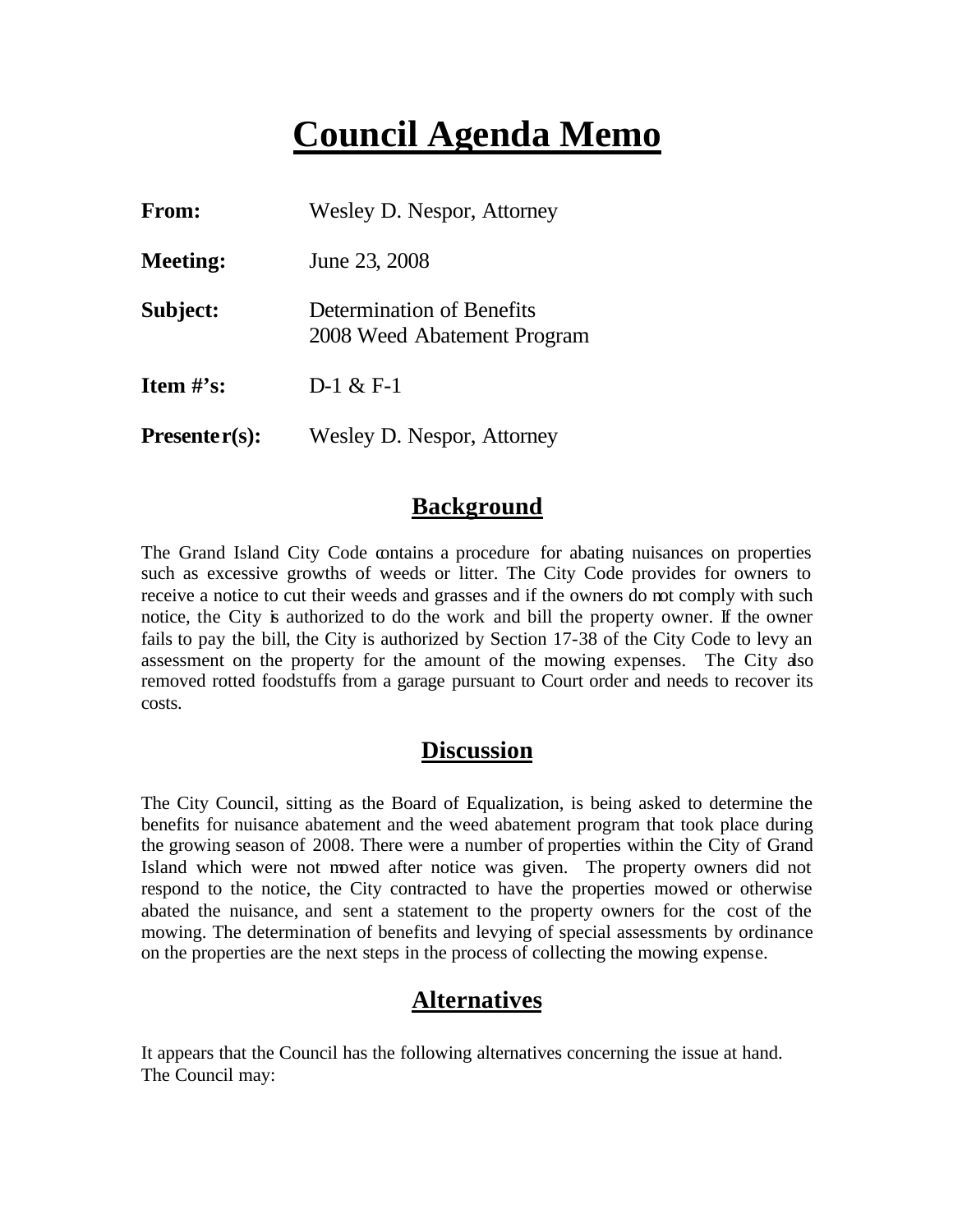- 1. Determine the benefits and approve levying the assessment against the property.
- 2. Continue the issue to a later date.

### **Recommendation**

City Administration recommends that the Council determine the benefits of mowing and nuisance abatement done during 2008 and levy the unpaid benefits as a lien against the properties.

### **Sample Motion**

Move to adopt the resolution determining the special benefits of abating nuisances for the properties listed and in the amounts set forth in the resolution.

After the resolution is adopted, a separate motion to adopt the assessment ordinance will be made in the manner for adopting ordinances.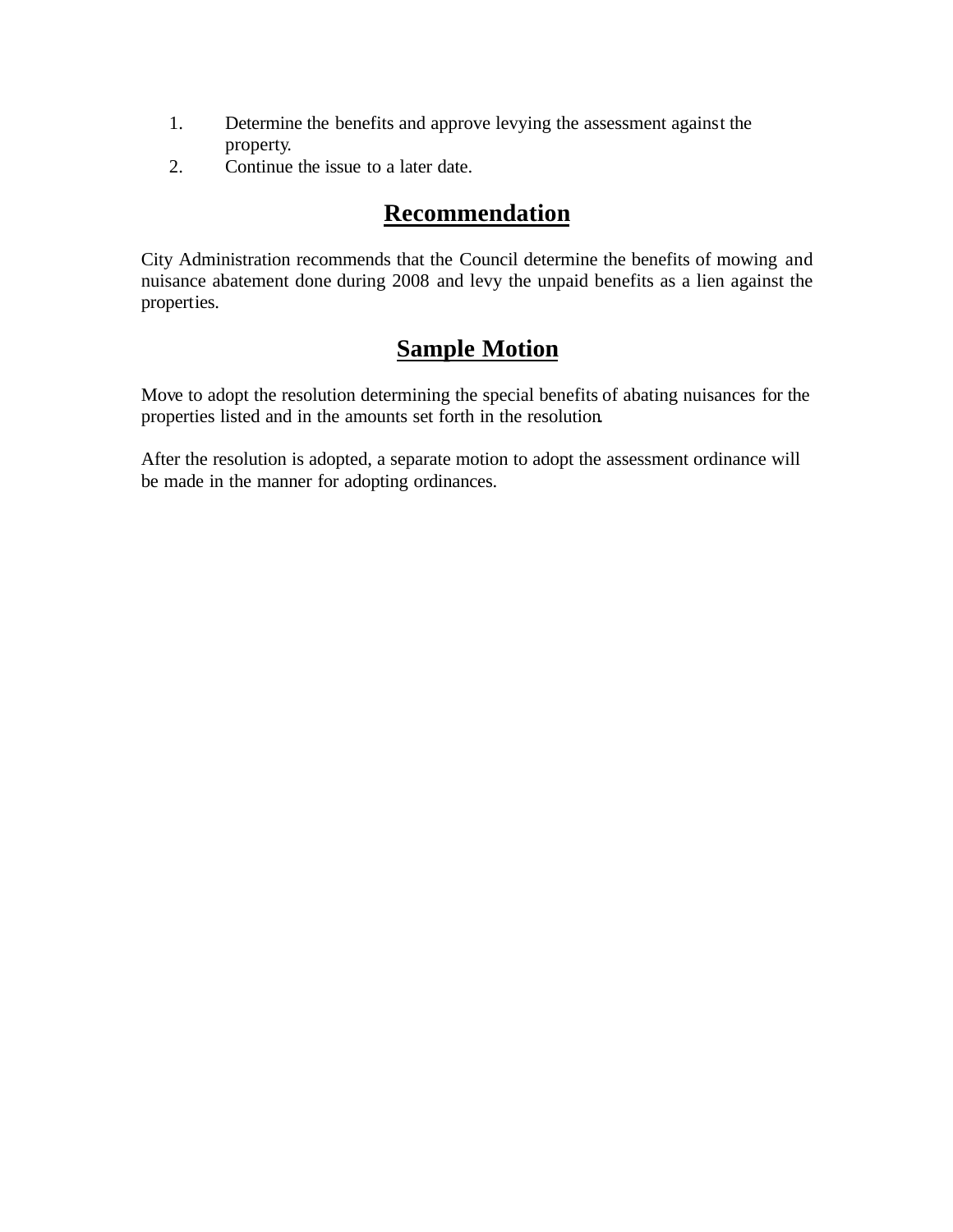#### R E S O L U T I O N 2009-BE-2

WHEREAS, pursuant to Nebraska law the City Clerk of the City of Grand Island, Nebraska, gave notice at least ten (10) days prior thereto by publication in a newspaper having general circulation in the City and by mail to persons whose addresses were known to her that the City Council would meet as a Board of Equalization to equalize nuisance abatement and special weed cutting assessments.

NOW, THEREFORE, BE IT RESOLVED BY THE MAYOR AND COUNCIL OF THE CITY OF GRAND ISLAND, NEBRASKA, sitting as a Board of Equalization for the purpose of assessing the costs and expenses of removing nuisances, cutting and removing weeds, grasses, or worthless vegetation to the various lots and pieces of ground during the 2008 season, that:

1. The special benefits accruing to the real estate hereinafter described is the actual expense thereof plus \$50.00 as costs for the City per lot or piece of ground or any combination thereof for cutting vegetation and the actual costs for other nuisance abatement; and

2. The several lots and pieces of ground hereinafter described are respectively benefited by reason of such weed elimination as follows:

| Name/Address                                                                                                         | Location             | <b>Description</b>                                                                                                     | Assessment |
|----------------------------------------------------------------------------------------------------------------------|----------------------|------------------------------------------------------------------------------------------------------------------------|------------|
| Juanita Roman Life Estate<br>Robert S. and Frank S. Roman<br>808 E. $5^{\text{th}}$ Street<br>Grand Island, NE 68801 | 808 E. $5th$ Street  | Lot 7, Block 4, Evans Addition,<br>City of Grand Island, Hall<br>County, Nebraska                                      | \$115.00   |
| Ronald L. Hulme<br>PO Box 33<br>Miller, NE 68858                                                                     | 616 E. Yund          | Lot 7, Block 145, Union Pacific<br>Railway 2 <sup>nd</sup> Addition, City of<br>Grand Island, Hall County,<br>Nebraska | \$240.00   |
| Liobardo Rivera & Efrain Lazarin<br>c/o MGC Mortgage Inc.<br>7195 Dallas Parkway<br>Plano, TX 75024                  | $1213$ N. Cherry     | Lot 4, Block 2, George's Loan<br>Subdivision, City of Grand<br>Island, Hall County, Nebraska                           | \$125.00   |
| Warren G & Ruth Alleen Bosley<br>c/o Matthew M. Bosley Cons<br>1212 $15th$ Street<br>Lincoln, NE 68502               | 1515 W. $1st$ Street | Lot 3, Block 20, Kernohan $\&$<br>Decker's Addition, City of Grand<br>Island, Hall County, Nebraska                    | \$100.00   |
| Franklin Credit Management<br>101 Hudson St., Fl 6<br>Jersey City, NY 073021                                         | 331 E. Hall Street   | Lot 126, Buena Vista<br>Subdivision, City of Grand<br>Island, Hall County, Nebraska                                    | \$115.00   |
| Kevin A. Long Sr.                                                                                                    | 4215 W. Capital Ave. | Lot 4, Ross $1st$ Subdivision, City                                                                                    | \$185.00   |

Approved as to Form  $\alpha$ June 19, 2009 ¤ City Attorney